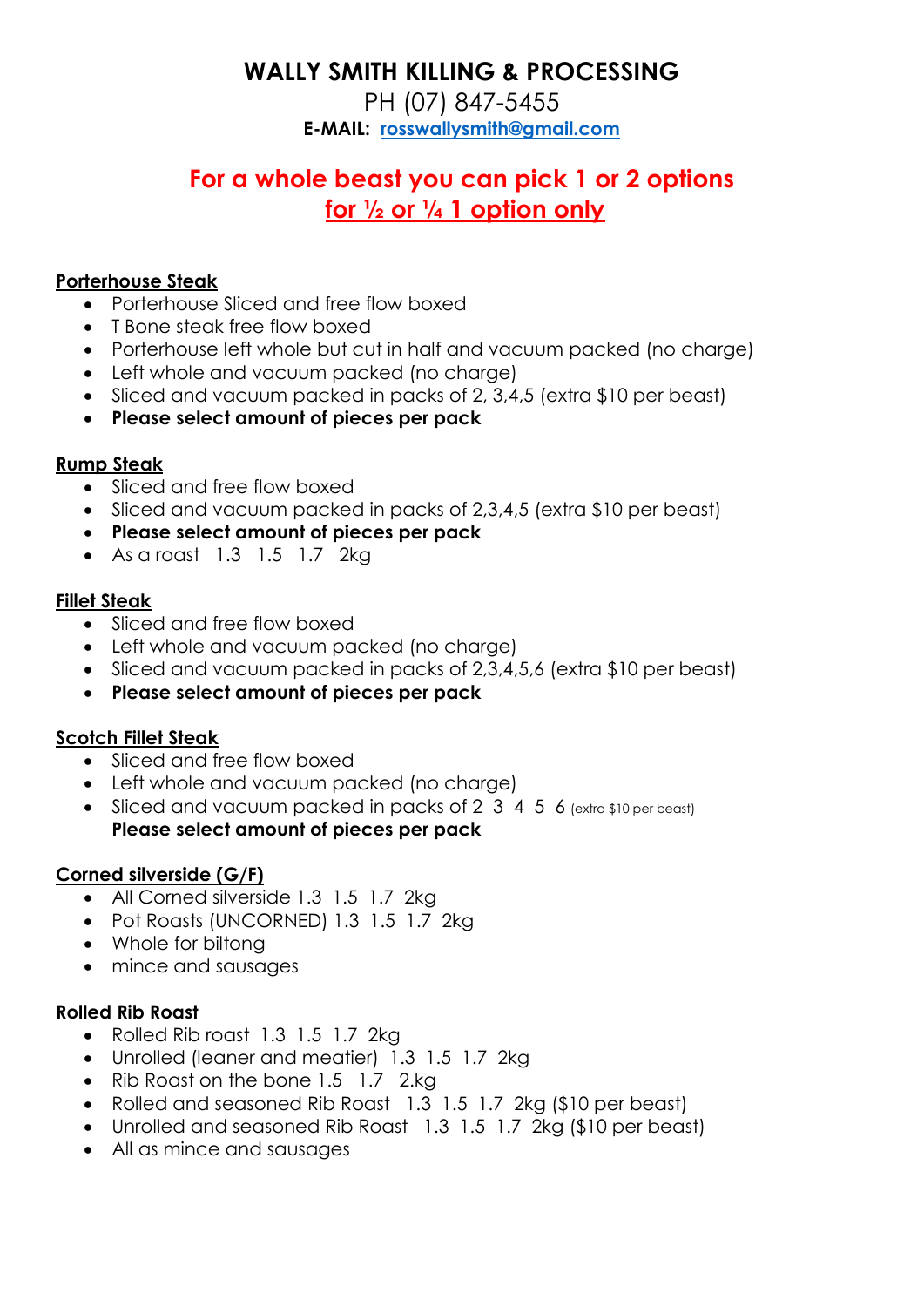## **Blade steak (cross cut)**

- Blade steak tenderised (good for the BBQ and frying)
- Blade steak untenderised (better for casseroles and stews)
- Blade steak tenderised and marinated (\$2.50 per kg)
- Blade steak as rolled roasts 1.3 1.5 1.7 2kg
- Blade steak as rolled roasts seasoned 1.3 1.5 1.7 2kg
- Blade steak as a roast on the bone 1.3 1.5 1.7 2kg (allow the next size up from normal to account for the bone weight)
- All as mince and sausages

## **Topside Roast**

- All as topside roasts
- $\frac{1}{2}$  topside roasts  $\frac{1}{2}$  schnitzel
- All as schnitzel
- All as mince and sausages

## **Thickflank steak**

- All as thickflank steak
- $\frac{1}{2}$  thickflank steak  $\frac{1}{2}$  schnitzel
- All as schnitzel
- All as mince and sausages

## **Stewing Steak**

- Stewing steak 500g 750g 1kg packs
- Stewing steak diced 500g 750g 1kg packs (extra charge will apply)
- bags stewing steak rest mince (please state how many you would like)
- All as mince and sausages

#### **Mince**

- Mince 500g 750g 1kg tubes
- No mince all as sausages (extra charge will apply)

#### **Sausages**

- Sausages 6 9 12 per bag
- **Gluten Free** Sausages 6 9 12 per bag (extra charge \$5kg)
- No sausages all as mince

# **Sausage Meat**

- Yes \_\_\_\_\_\_ number of tubes
- Yes \_\_\_\_\_\_ **gluten free** number of tubes (extra charge \$5kg)
- No sausage meat

# **Shin for soup**

#### **For a whole beast you can pick 1 or 2 options – for ½ or ¼ 1 option only**

- Shin for soup
- All as mince

#### **Dog Bones**

- Yes please
- No thanks